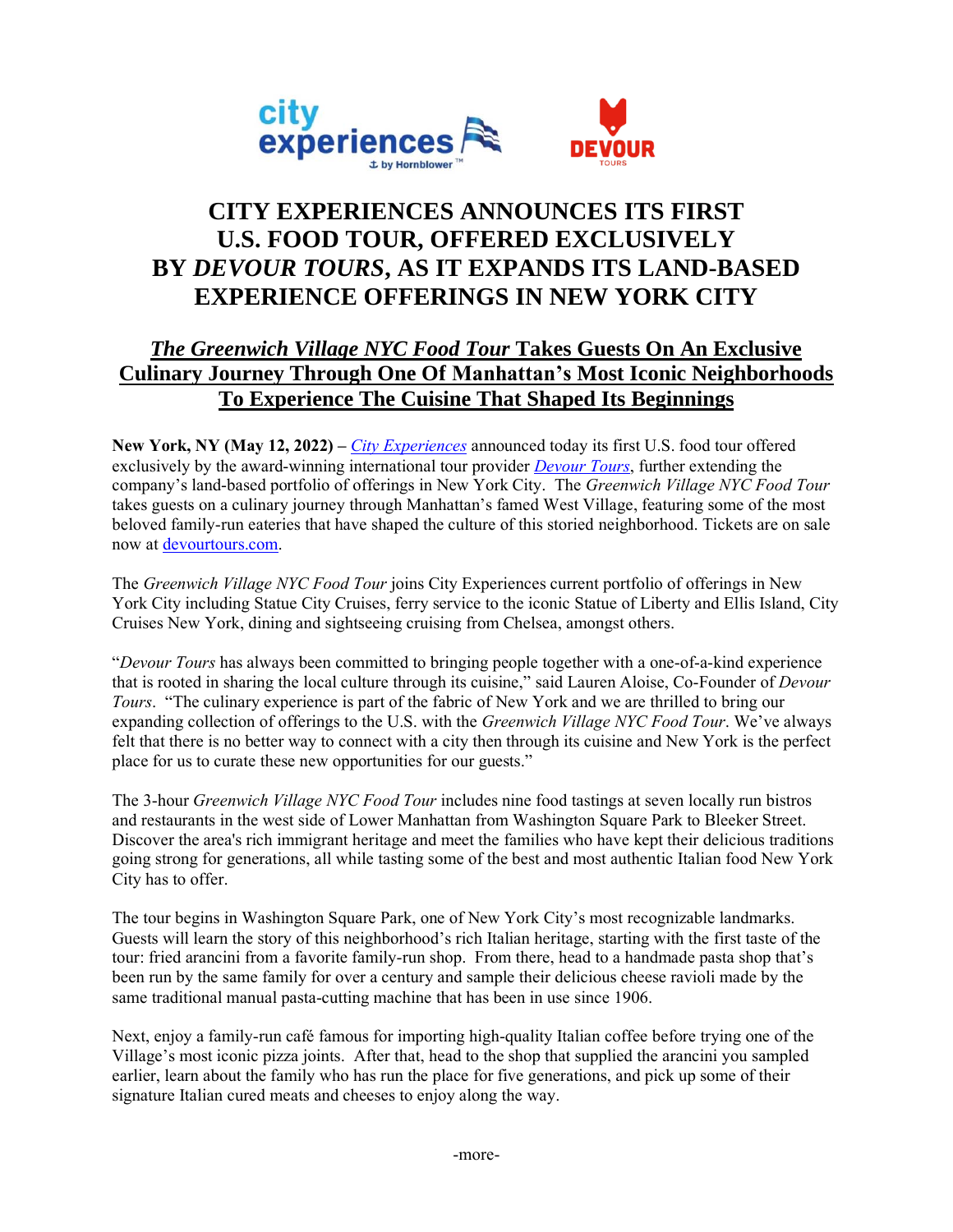#### Page 2-2-2

Afterward, try a meatball from a hot spot that opened in the 1990s – fairly new by Greenwich Village standards – and top it off with an olive oil tasting led by your expert guide.

And finally, since just one Italian dessert is never enough, try two! Enjoy freshly made pastries and Italy's best-known sweet treat: gelato.

*Devour Tours* joined *City Experiences* in 2021 as part of the global experience provider *Walks*, further extending the company's portfolio of culinary offerings by providing one-of-a-kind food and wine tours in top tourism destinations around the world. *Devour Tours* spans six different countries and eleven different cities including Madrid, Barcelona, Seville and San Sebastian, Spain; Paris, France; Rome, Florence, and Venice, Italy; Lisbon, Portugal; London, England; and now New York City. *Devour Tours* introduces guests to authentic local food and vibrant culture through a variety of specially curated and exclusive excursions from the people and communities that know them best.

[City Experiences](https://www.cityexperiences.com/) is a leader in world-class experiential travel offerings, redefining how guests see the world with its one-of-a-kind experiential travel offerings across major global destinations. City Experiences represents a diverse portfolio water-based experiences, including dining and sightseeing cruises, land-based experiences, including walking tours, food tours and excursions and its ferry and transportation services. Through its vibrant, exclusively curated and personal connectively, all lead by its renowned Crew and tour guides, City Experiences delivers its guests with an amazing experience that can only be found @cityexperiences.

#### **Background on Greenwich Village NYC Food Tour**

Please note the tour description is an example and stops or tastes may vary depending on the season, day of the week, and group size. Regardless of where your tour goes, you always have a delicious experience!

Dietary accommodations and special requests are welcomed, but this offering is not recommended for vegans or those with celiac disease due to the tour's specificity and the risk of gluten cross-contamination. This tour is adaptable for vegetarians and pregnant women.

Devour Tours has created health and safety guidelines in accordance with the World Travel and Tourism Council's ['Safe Travels' framework](https://wttc.org/COVID-19/Safe-Travels-Global-Protocols-Stamp). Your safety is our biggest concern, and we want to make sure you can enjoy the wonderful food and hospitality of our cities in a healthy and comfortable way. [Click here](https://devourtours.com/health-safety/) for more information on our pledge to your health and safety.

Please refer to the [CDC](https://www.cdc.gov/coronavirus/2019-ncov/travelers/index.html) for updated rules and requirements in the US or [here](https://www1.nyc.gov/site/coronavirus/index.page) for the NYC Covid-19 information portal.

For more information and to purchase tickets visit **[devourtours.com](https://devourtours.com/tours/new-york-city-greenwich-village/)** or **[cityexperiences.com](https://www.cityexperiences.com/)**.

# **Please [CLICK HERE](https://drive.google.com/drive/folders/15bMbcfKKlpt_WtdhMoZr13c04oZZgxhz?usp=sharing) for press photos and [CLICK HERE](https://youtu.be/ycoy68dwYls) for b-roll from** *Devour Tours*.

#### **About Devour Tours**

*Devour Tours* employs a team of local experts to serve as guides in each destination, offering shared insight and personal commentary to create a unique experience for each and every tour. The company has expanded from tours of fresh markets, street vendors and restaurants to walking wine tastings in Barcelona, flamenco feasts in Seville, family walking tours and gourmet dining experiences in unique restaurants. *Devour Tours* connects curious travelers to a place's unique history through its cuisine in a way that helps local culture thrive.